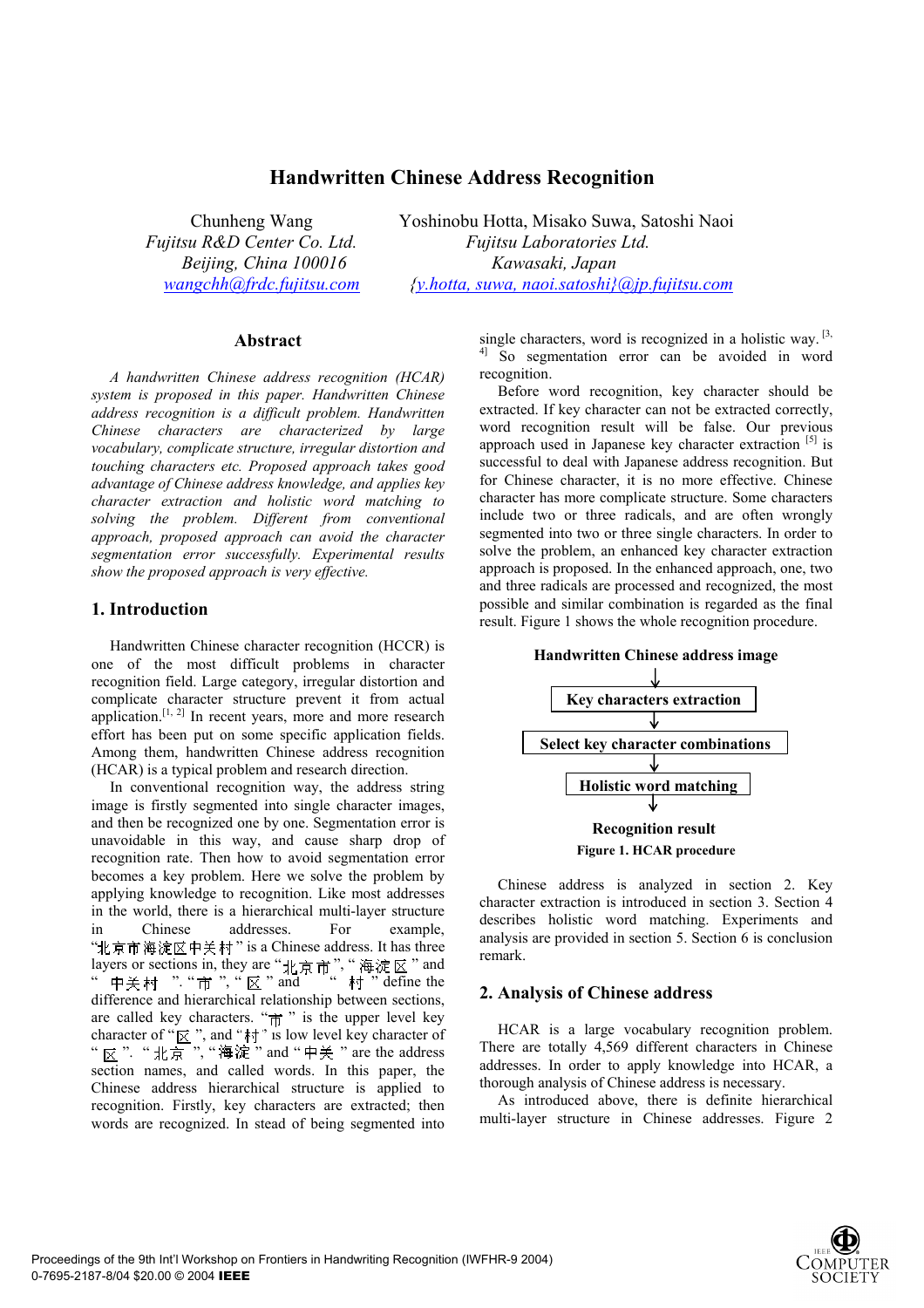shows the Chinese string model. There are 4 levels at most in Chinese addresses.

It should be pointed out that there is other information after the last key character in a real address. For example, number of building and number of door. These characters after the last key characters are not dealt with in this paper. They are processed by conventional approach in the real system.



**Figure 2. Chinese address string model** 

Key characters that define the difference and hierarchical relationship between sections or levels are very import information in addresses. There are 22 key characters in Chinese addresses, they are "市省. 区. 弄. 略. 街村,乡镇,港,湾,县,道,里,同,巷,楼,州,旗,胡,庄,坊. " And there are only 9 in Japanese addresses, they are 都,道,府,県,市,区,郡,町,村", less than the number of Chinese key characters. Key characters have definite relationship and structure. Key character sets according with the relationship and structure are regarded as legal sets. For example,  $\{\pi\}$  (CITY) – 路 (ROAD)} is a legal key character set, and  $\{ \mathbb{R} \}$  (ROAD) –  $\pi$  (CITY) is illegal in China because road belongs to a city. Figure 3 shows part of the key character structure in China.



**Figure 3. Part of the hierarchical multilayer structure of Chinese addresses** 

The structure is a tree structure. Each path from the start to end is a legal key character set. There are totally 220 legal key character sets in Chinese address, much more than the 18 legal sets in Japanese Addresses. Address complexity lies most on the number of key characters and legal sets. Chinese addresses are much more complicate than Japanese addresses.

From above analysis, we can see that definite hierarchical multi-layer structure in Chinese addresses, each address is made up of key characters and words. Key characters and words keep definite relationship. It is the basis for key character extraction and holistic word recognition. Compared with Japanese addresses, Chinese addresses have more complicate structure, more key character, more complicate character structure, more word number and more characters in word. Aiming to solve the problems, we developed the Chinese address recognition approach and system introduced in this paper.

#### **3. Key character extraction**

## **3.1. Definition**

As introduced in above section, characters that indicate or define different section or level in an address, and indicate the hierarchical relationship between sections are called key characters. As shown in figure 4, " $\vec{\pi}$ ", "  $\mathbb{Z}$  " and "  $\mathbb{H}$  " are the three key characters in the address "北京市宣武区红莲北里".



Shape structure of Chinese key characters is more complicate than that of Japanese. Japanese key characters have no more than 2 radicals. But there are three radicals in Chinese key characters. Such as "街". More key character number and more complicate character structure prevent our previous key character extraction approach no more so effective here. In order to extract key characters from a Chinese address string image correctly, an enhanced key character extraction scheme is proposed and introduced in section 3.3.

### **3.2 Conventional key character extraction**

Key character extraction is the first step in the address recognition procedure. It is also a very important step.

Figure 5 shows the key character extraction procedure. First of all, segment the image into radical images. Then recognize each single radical image. There are only 22 key characters in Chinese addresses. Although it is much easier to do such a little category classification work, segmentation error still can not be avoided in the conventional way.

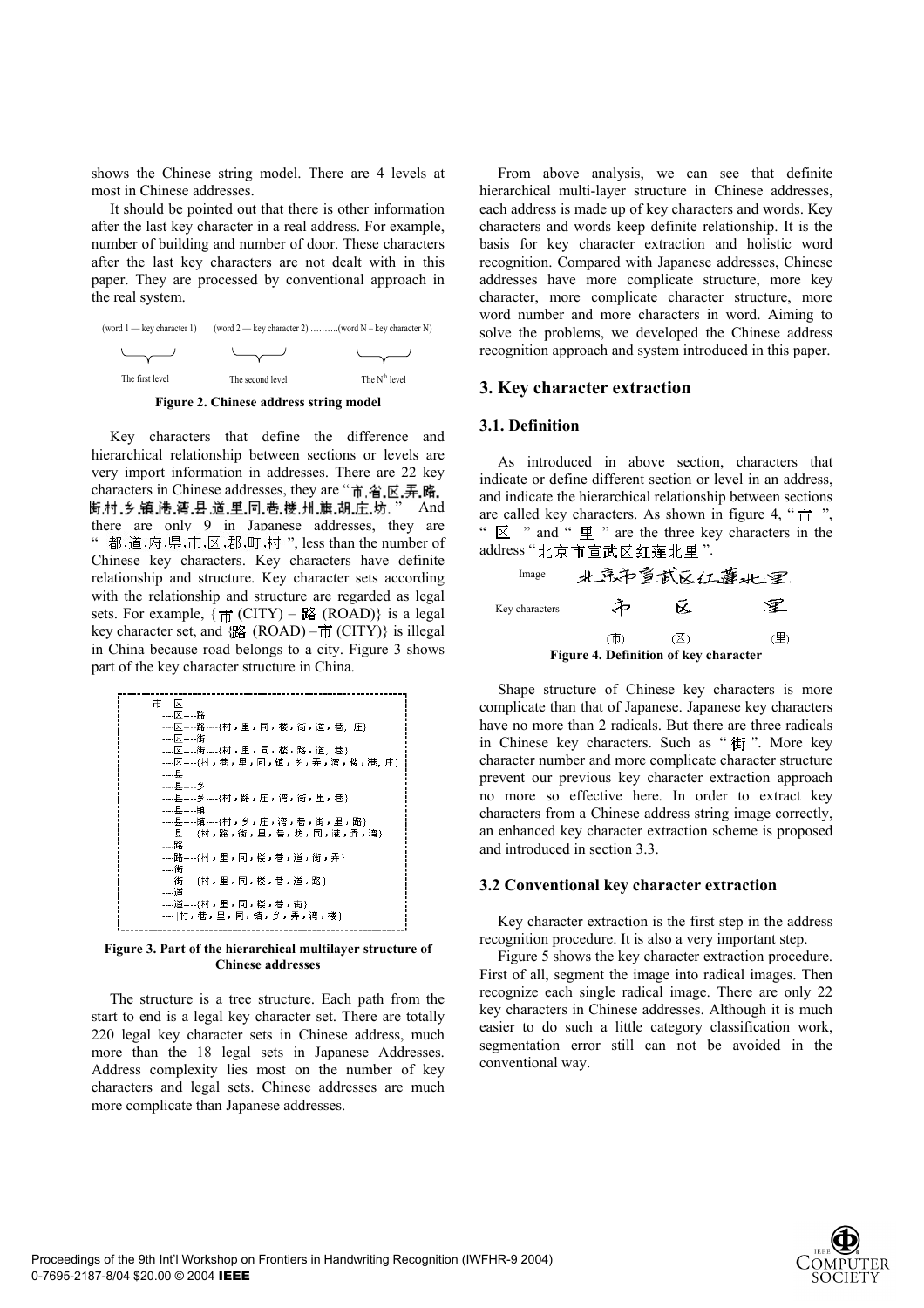

**Figure 5. Key character extraction** 

After key character extraction, there will be lots of groups of key characters. According to the hierarchical multi-layer structure of Chinese addresses, the legal key character groups can be selected from all group candidates. In figure 5, the final legal key characters  $g: \{ \vec{\pi} \cdots \vec{\Xi} \cdots \vec{\Xi} \}$ , it can be found in figure 3.

#### **3.3 Enhanced Key character extraction**

In above address shown in figure 5, all the three key characters only include one radical. But there are two or three radicals in some key characters, such as " **桂** ". which includes three radicals. There are many Chinese characters with two or three radicals. Large vocabulary and complicate structure make it is very difficult to extract correct key characters by conventional extraction approach. In order to extract all the key characters correctly, the enhanced key character extraction approach is proposed. In this approach up to three radical combinations are considered and processed. Figure 6 shows the enhanced key character extraction procedure.



Firstly, each single segmented radical is recognized. Then two radicals are recognized as a character. Last three radicals are combined together and recognized. After recognition, we can select correct recognition result according to the first candidate and matching distance. In figure 6, there are six recognition results. Among the six results, only " $\mathbf{\underline{H}}$ " and " $\mathbf{\underline{t}}$ " are key characters. So, we only consider the two candidates. Matching distance of "  $\text{E}$  " is 343.97, which is less than 505.70, the matching distance of " $\Psi$ ". We select the candidate with less matching distance, so the final recognition and extraction result is " $#$ j", it is the correct result.

By considering three radical combinations, the key characters can be extracted more accurately. Compared with conventional approach, enhanced key character extraction approach considers more possible segment situations. It also benefits touching character segmentation because some touching strokes can be broken without hesitation. And then the broken images are regarded as radicals in the radical combination strategy. So the enhanced approach can avoid many segmentation errors.

### **4. Holistic word matching**

The characters between two key characters are regarded as a single unit and called word. As shown in figure 7, " 北京 ", " 宣武 " and " 红莲北 " are the words in the address.





After key character extraction, words are recognized in holistic way. No matter how many characters in the word, it will be recognized as one single character. This avoids character segmentation error greatly. In our scheme, dictionary of word is synthesized on line in a dynamic way, so the dictionary size is not so large. Detail information about the holistic word matching is available in reference<sup>[3]</sup>

## **5. Experiments and analysis**

In order to verify proposed approach, a series of experiments have been carried out, including compare experiments with conventional approach and our previous approach used in the Japanese address recognition. Feature used in proposed approach, conventional approach and previous approach is contour chain code feature proposed in reference [6].

In the conventional approach, each address string image is segmented into single characters and recognized. City block distance is applied to the classification. In the conventional approach, no address knowledge is used; there is no post processing procedure in the recognition.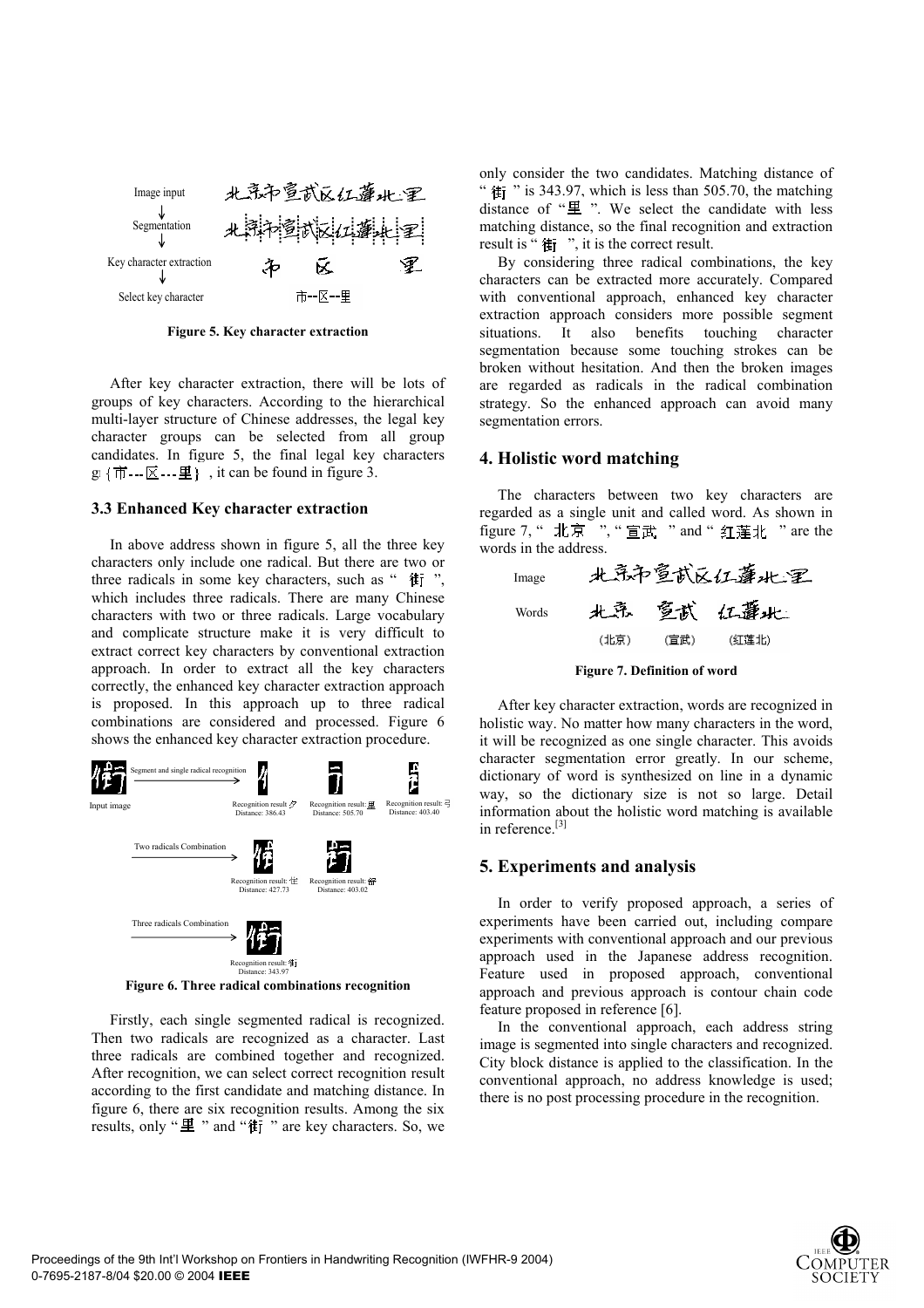Two kinds of recognition rate are calculated. One is string recognition rate (SRR); the other is character recognition rate (CRR).

SRR = (Correctly recognized address number/Total test address number) ×100%

 $CRR = (Correctly recognized character number/Total)$ test character number)  $\times 100\%$ 

### **5.1 Experiment data**

Figure 8 shows part of the test data. The whole test data includes 600 test address images, which were written by different person from different social strata. The test data is categorized into three subsets according to writing quality, which are good, normal and bad. Each subset contains 200 images respectively. The proposed approach and conventional approach have been tested with each subset.

|                           | Good $\longrightarrow$ |  |                  | 湖北省应城市义和镇             |
|---------------------------|------------------------|--|------------------|-----------------------|
|                           |                        |  |                  | Normal -> 甘肃省 构中县 高差乡 |
| Bad                       |                        |  | ——> 山东省海博市健长公安发展 |                       |
| Figure 8. Experiment data |                        |  |                  |                       |

#### **5.2 Experiment results and analysis**

Table 1 and table 2 show the comparison experiment results of proposed approach and conventional approach. Compared with conventional approach, the approach proposed in this paper show much higher recognition rate. For string recognition, recognition rate of proposed approach is much higher than conventional approach. It verified the fact that character segmentation brings unavoidable error into recognition. Proposed approach can avoid segmentation error effectively.

| Recognition<br>rate | <b>SRR</b> | <b>CRR</b> |
|---------------------|------------|------------|
| Test data           |            |            |
| Good (200)          | 100.00%    | 100.00%    |
| Normal (200)        | 95.78%     | 98.31%     |
| Bad (200)           | 85.62%     | 91.04%     |
| Total (600)         | 93.80%     | 96.45%     |

| Table 1. Experiment results of proposed approach |  |
|--------------------------------------------------|--|
|--------------------------------------------------|--|

**Table 2. Experiment results of conventional approach** 

| Recognition<br>rate | <b>SRR</b> | <b>CRR</b> |
|---------------------|------------|------------|
| Test data           |            |            |
| Good (200)          | $42.11\%$  | 83.01%     |
| Normal (200)        | 21.87%     | 65.96%     |
| Bad (200)           | 2.40%      | 39.84%     |
| Total (600)         | 22.13%     | 62.60%     |

Figure 9 shows one of the samples correctly recognized by proposed approach but miss-recognized by conventional approach.





一与

删

末

懒

褔

#### **Figure 9. Sample 1 and recognition results**

From above recognition results, it can be seen that segmentation error is the main obstacle preventing conventional approach from correctly recognizing. In fact, even segmentation result is right, it is also a difficult problem to recognize handwritten Chinese single character, it is because of large vocabulary, irregular distortion and complicate structure etc. On the other hand, proposed approach avoids the obstacles by enhanced key character extraction and holistic word matching. There are only 22 key characters; it is easier to solve such a vocabulary classification problem. For word recognition, there are only about one hundred words corresponding to each key character, so high recognition rate can be reached.

Table 3 shows the experiment results of our previous approach. Compared with our previous approach used in Japanese address recognition system, proposed approach is more effective in key character extraction by considering three radical combinations. So, it show more accuracy in Chinese address recognition than previous one.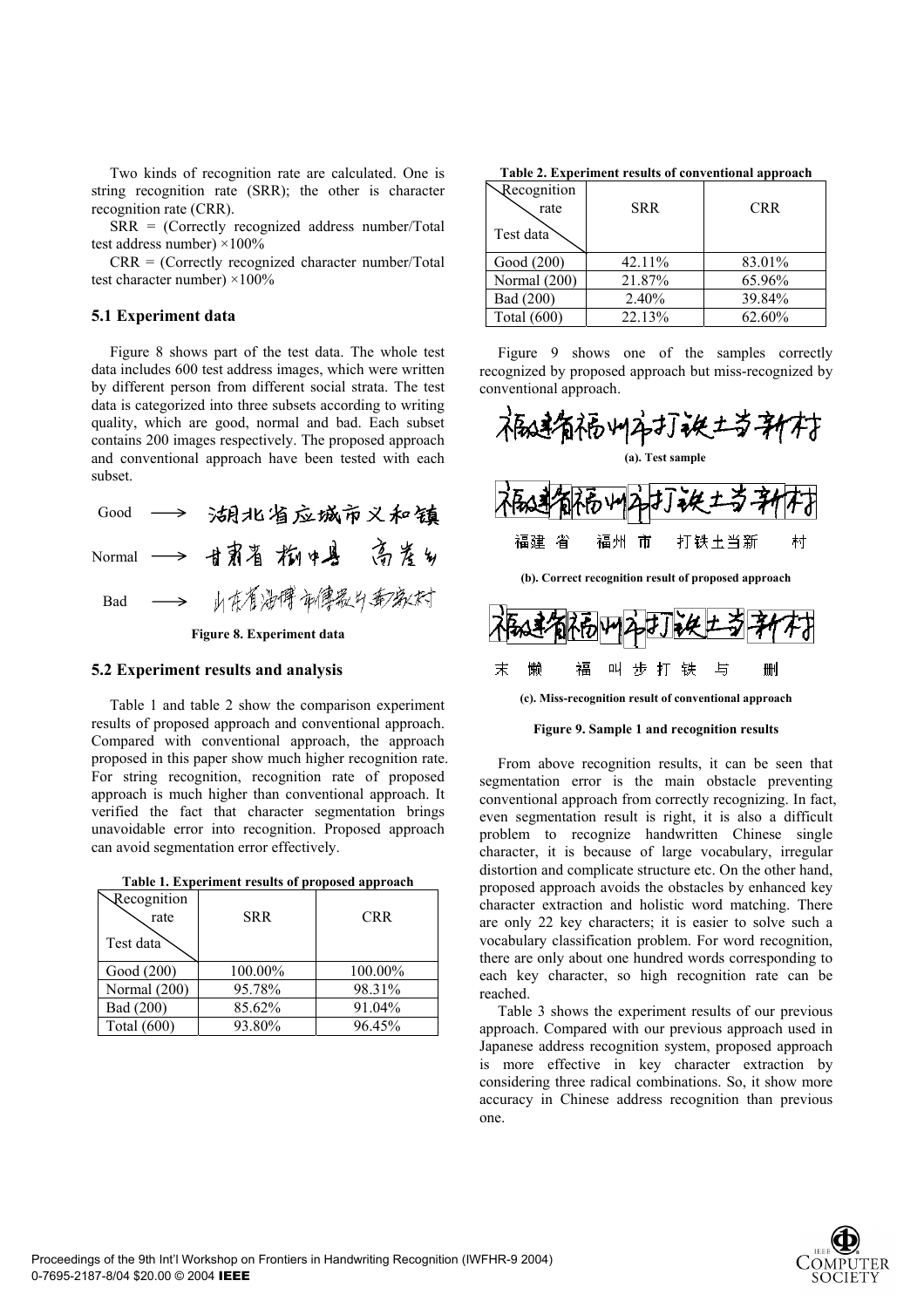| Recognition<br>rate | <b>SRR</b> | <b>CRR</b> |  |  |
|---------------------|------------|------------|--|--|
| Test data           |            |            |  |  |
| Good (200)          | 88.00%     | 93.16%     |  |  |
| Normal (200)        | 90.35%     | 94.75%     |  |  |
| Bad (200)           | 83.20%     | 88.87%     |  |  |
| Total (600)         | 87.18%     | 92.26%     |  |  |

**Table 3. Experiment result of previous approach** 

Figure 10 shows one of the samples correctly recognized by proposed approach but miss-recognized by our previous approach.





**(b). Correct recognition result of proposed approach** 



**(c). Miss-recognition result of previous approach** 

#### **Figure 10. Sample 2 and recognition results**

There is key character " $\text{tr }$ " in the address shown in figure 10. Previous key character extraction approach does not consider three radical combinations, so the last key character and word are lost. The enhanced key character extraction approach considers the three radicals situation, so it can extract correct key character set, and final correct string recognition result.

Figure 11 shows one of the samples miss-recognized by proposed approach.

Both key character extraction and word matching results of above image are wrong. It is because the writing quality of the address image is very bad. In fact, it is difficult for human to recognize. This address image is also miss-recognized by the conventional approach and the previous approach.





**(b). Miss-recognition result of proposed approach** 



**(c). Correct result** 

**Figure 11. Sample miss-recognized by proposed approach** 

## **6. Conclusion remark**

Handwritten Chinese address recognition is large vocabulary recognition problem with wide application fields. In this paper, a recognition approach based on address knowledge is proposed. Key character, word and hierarchical address model are defined. By key character extraction based on enhanced key character extraction and holistic word matching, character segmentation error is avoided effectively. This approach shows high recognition performance, and has been applied to actual document auto-processing business.

#### **References**

 [1] Hao Hongwei, Xiao Xuhong and Dai Ruwei, "Handwritten Chinese character recognition by metasynthesis approach", Pattern Recognition, 30(8), 1321—1328, 1997

[2] Ruwei Dai, Hongwei hao and Xuhong Xiao, "Integrated Chinese character recognition approach and system", Zhejiang science and technology press, 1998

[3] Y.Hotta, H.Takebe and S.Naoi,"Holistic Word Recognition Based on Synthesis of Character Features, "Fourth IAPR International Workshop on Document Analysis Systems(DAS) pp.313-324, 2000

[4] S.Naoi, M.Suwa, and Y.Hotta, "Recognition of Handwritten Japanese Addresses Based on Key Character Extraction and Holistic Word Matching," Third IAPR